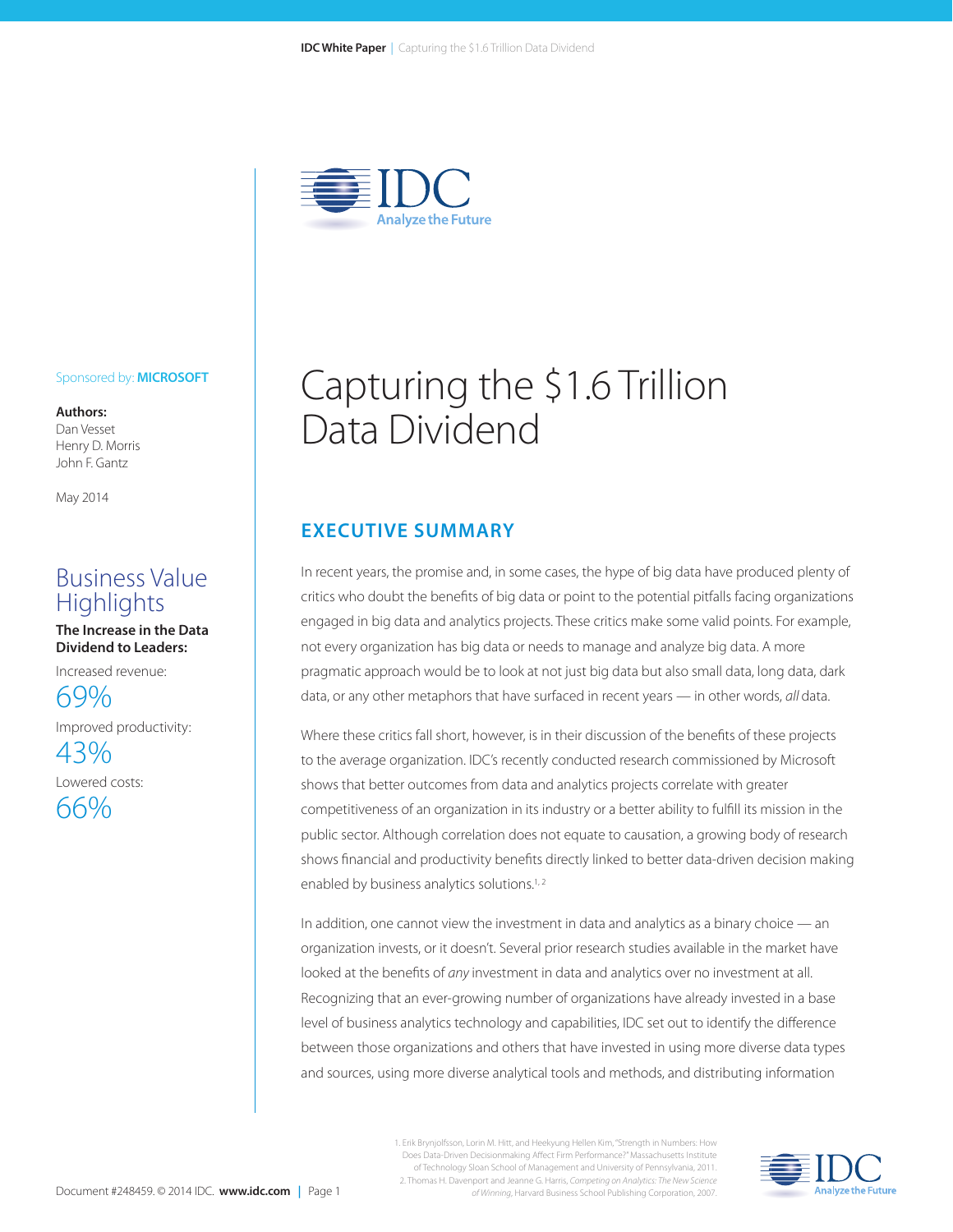to a more diverse audience of end-user types — at the right time. In short, our goal was to identify and quantify the *additional* financial value, or what we called the *data dividend,* that is gained from investing in a more comprehensive set of data management and analytics capabilities. Today, success is determined not by whether an organization invests in business analytics solutions but how it invests in them.

For this study, we defined two types of organizations: *Leaders* and *Others.* Leaders are organizations that invested in more new capabilities — such as new data types and new sources, new analytics and new metrics, and sharing information with new users — while investing in technology that enables right-time access to the freshest available data. Others embraced none or significantly fewer of these capabilities.

The results of our analysis, which included a survey of more than 2,000 organizations and an economic model based on reported benefits and IDC IT spending trends and other macroeconomic variables, showed a clear difference between Leaders and Others.

At the worldwide level, Leaders will capture \$1.6 trillion more in value from their data and analytics investments over the next four years. This represents a 60% higher *data dividend* for Leaders — an opportunity that exists for any individual organization looking to maximize its return on data assets and reap ongoing data dividends.

# **(Diverse Data Types and Connections + New Analytics + New Users and Insights) @ the Right Time = 60% Greater Data Dividend**

To achieve such benefits, organizations will need to embrace the new realities of our datadriven society and break from the status quo of limited data and analytics availability as well as narrow user participation with business analytics technology and processes.

## **In This White Paper**

This white paper provides the results of an IDC study that examined the economic benefits that accrued to organizations that made base investments in individual areas of data management and analytics compared with the economic benefits that accrued to organizations that made a broader, more diverse set of investments. While previous studies have looked at the benefits of *any* point investment in data and analytics over no investment at all, this study compared the returns of a comprehensive approach with the returns of making more limited investments in a range of data and analytics capabilities.

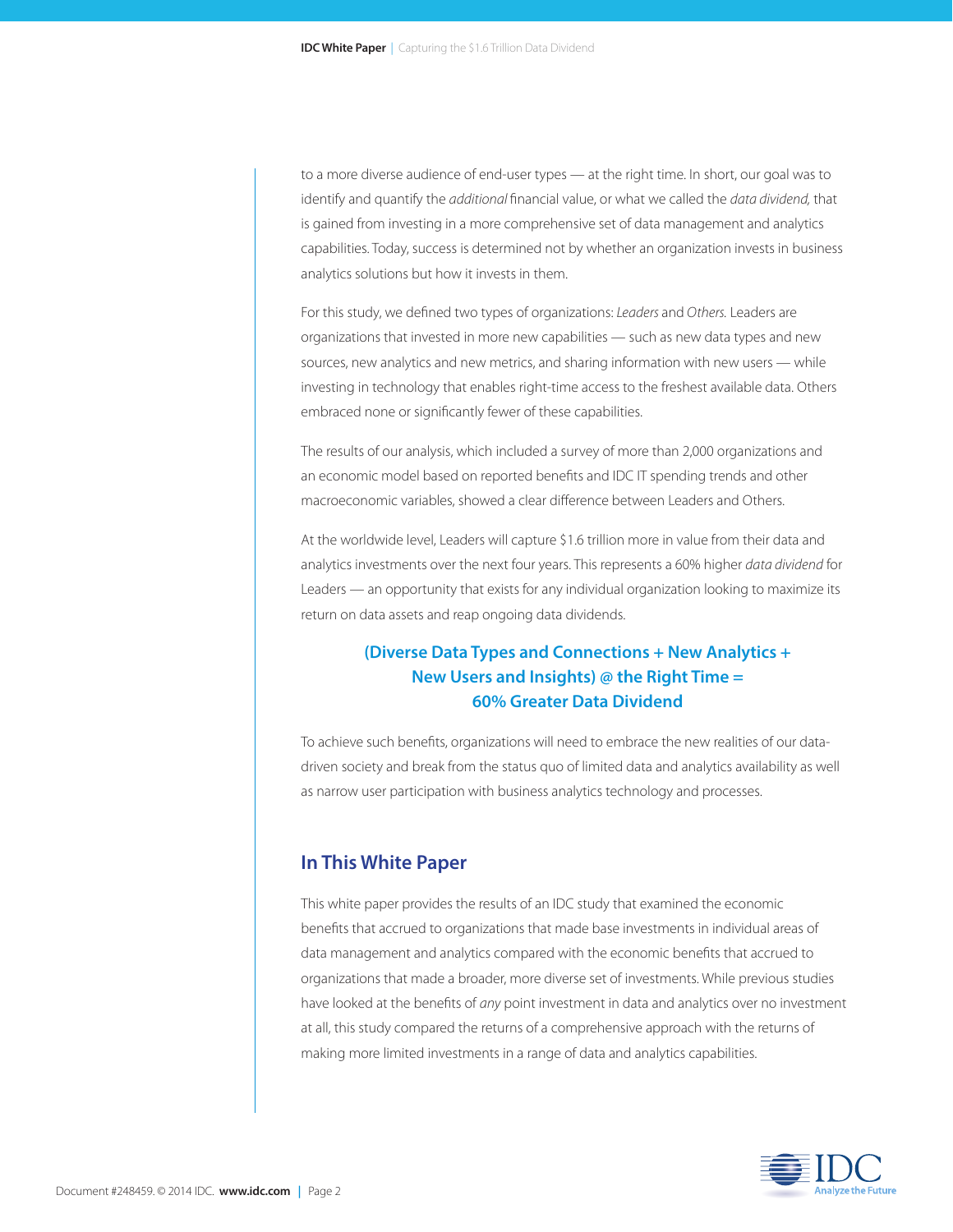### **Methodology**

For this study, IDC surveyed 2,020 large and midsize organizations in 20 countries across a range of private and public sector industries, including financial services, retail, manufacturing, healthcare, government, and communications and media. Seventy-three percent of survey respondents were from line-of-business or executive functions, and 27% were from the IT function; 62% of respondents had the title of manager or above. IDC also developed an economic net benefits model based on GDP, IDC forecasts for IT spending, labor and operational costs as a percentage of revenue, and spending by country on big data and business analytics hardware, software, and services.

For a more detailed description of the study methodology, see the Appendix.

# What's New in the Era of (Big) Data and Analytics?

(Big) data and analytics is about exploiting technologies that are affordable and available to enterprises to collect, process, store, and use diverse data on an unprecedented scale. It is about monitoring fast-moving data in motion. It is also about combining structured and unstructured data. It is about a full range of data preparation, analysis, and distribution processes that are driven by the increasingly digitized interactions among people, organizations, and physical things.

More than anything else, big data, as a concept and a market movement, is about change. It is about asking new questions, using new data and new analytics, and delivering new insights to new users at the right time. Today, there is an opportunity to combine existing and new technologies, data sources, and analytics to embrace change and drive innovation.

As our society becomes increasingly digitized, the volume and the variety of data that organizations need to manage and analyze continue to grow. Data from customer communications, transactions, social interactions, devices, and sensors (as part of the emerging "Internet of Things" trend) is now available to most organizations; however, generating a return on this data asset is not trivial. To make sense of, and drive maximum value from, this data, organizations are spending on relevant information management, access, and analysis technologies and services at unprecedented levels, which IDC estimated to be \$113 billion worldwide in 2013. But even as data and analytics are fundamentally transforming the business, many organizations are struggling with how to articulate, calculate, and maximize the value of their investments.

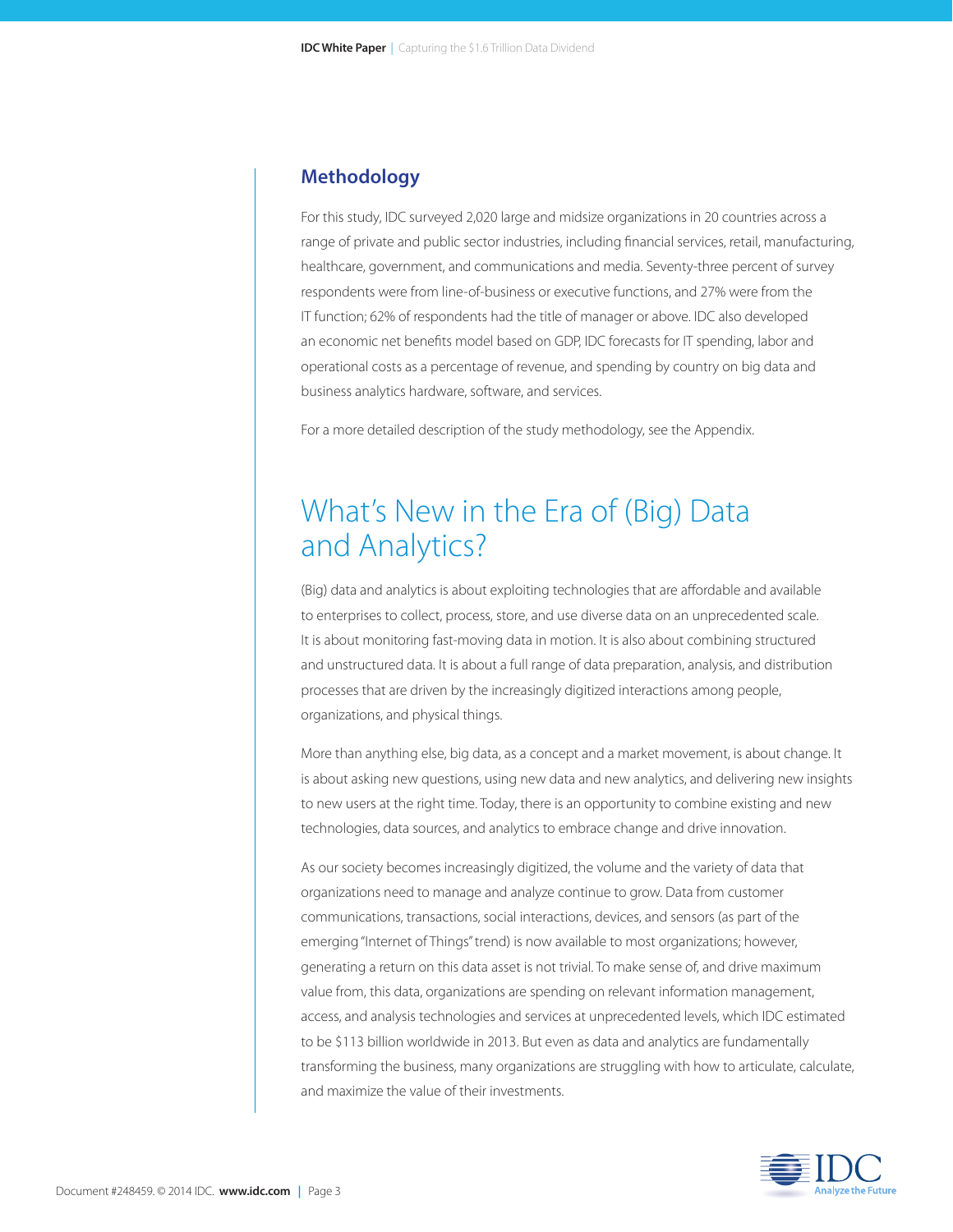Organizations must consider the value that analytics projects provide by helping reduce costs, enhance revenue, and improve employee productivity. Compounding the challenge, organizations need to develop the most rational investment approach to data and analytics, whether that consists of investing broadly to improve analytics capabilities in multiple areas simultaneously or consolidating their investments and focusing on a more narrow set of analytics tools and capabilities. This study helps organizations understand the value that data and analytics can offer and provides a "rule of thumb" for calculating the value associated with making a broader (versus more narrow) set of investments in data and analytics capabilities.

## **Driving Value from (Big) Data and Analytics Projects**

Organizations are continually reevaluating their investment options for improving decision support and decision automation solutions. In this context, they can allocate their investments to four key variables:

- » **New data.** This involves expanding the number of data types and/or sources being analyzed, such as supplementing transactional data with customer behavior and/or demographic data and data from machines or sensors, geolocation applications, mobile devices, social media, or document management systems.
- » **New analytics.** This constitutes expanding the number and/or type of analytic techniques or methods used, such as using more predictive analytics or using techniques such as MapReduce to supplement SQL.
- » **New metrics.** This entails identifying and developing new key performance indicators, such as introducing new ways of measuring enterprise risk or employee performance, introducing a new performance management methodology, or introducing new ways of looking at operations.
- **»** New users. This consists of expanding the number and type of users (internal or external) who have access to the organization's data and analytics solutions and/or outputs generated from them.

Confirming findings from earlier studies, this IDC study found that each of these investment choices, applied individually, delivers value to organizations and can improve the success of data and analytics projects. For example, organizations that expanded the number of data types and sources achieved analytics project outcomes that exceeded their expectations 50% more frequently than organizations that made no expansion in the number of data types and sources. Similarly, organizations that expanded the number and type of analytics techniques, incorporated new metrics, and expanded the number of users of analytics solutions achieved



Organizations that expanded the number of data types and sources achieved analytics project outcomes that exceeded their expectations 50% more frequently than organizations that made no expansion in the number of data types and sources.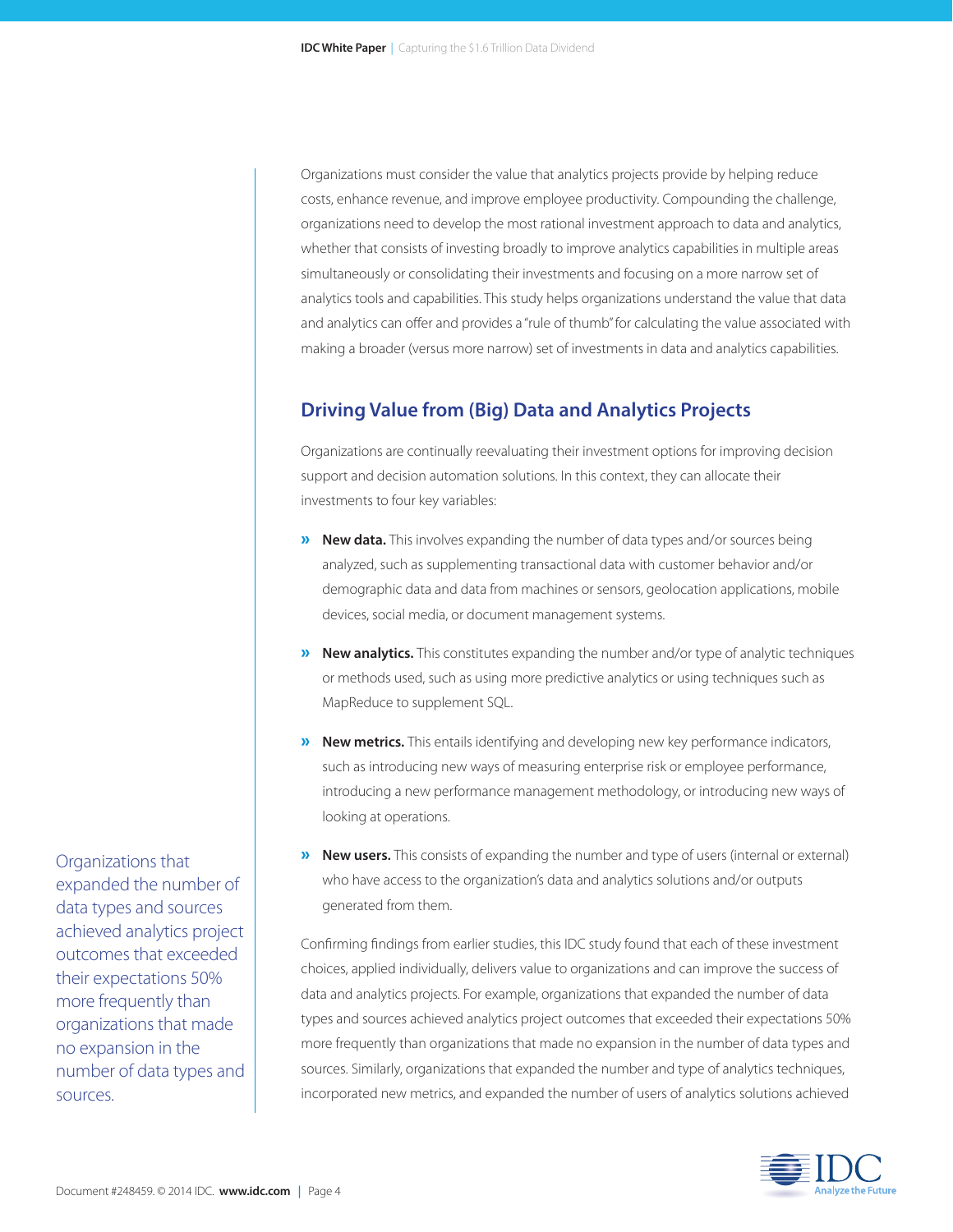project outcomes that exceeded their expectations 100%, 33%, and 78% more frequently, respectively.

These are great results in their own right, but what is the difference in benefits of investing in any one of these new efforts versus two, three, or all four of them?

### **Leaders Achieved Significant Economic Gain over Others**

IDC classified organizations taking part in our research into two categories, Leaders and Others, and defined them as follows:

- »Leaders were organizations that invested in three or all four of the investment choices described in the previous section. They expanded their investments to include new data sources and types, new analytics, new metrics, and new users (or three of these four options).
- »Others were organizations that invested in only two or fewer of these options or that maintained the status quo and invested in no new data and analytics efforts.

We then assessed the benefits derived by both groups of organizations from their data and analytics projects. Research results showed that the broader the investment in introducing new data and analytics capabilities, the greater the benefits to an organization. For example, among organizations that introduced all four new capabilities — new data, new analytics, new metrics, and new users — 20% achieved project results that exceeded expectations. This ability to beat project outcome expectations decreased to 13%, 9%, and 8% for organizations investing in three, two, or only one of these new capabilities, respectively. Organizations that maintained the status quo and did not introduce any new data and analytics capabilities had zero chance to beat project benefit expectations.

In other words, each additional investment in new data, new analytics, new metrics, or new users results in increased chances of exceeding data and analytics project benefit expectations. But how big was that benefit, and what was the difference between Leaders and Others?

IDC found that Leaders are able to achieve a significant economic gain over Others. IDC calls this set of additional gains the *data dividend* and calculates the *data dividend* to be 60%; that is, Leaders are able to achieve 60% greater value from their data and analytics projects than Others. This 60% translates into a projected worldwide *data dividend* of \$1.6 trillion over the next four years (see Figure 1).

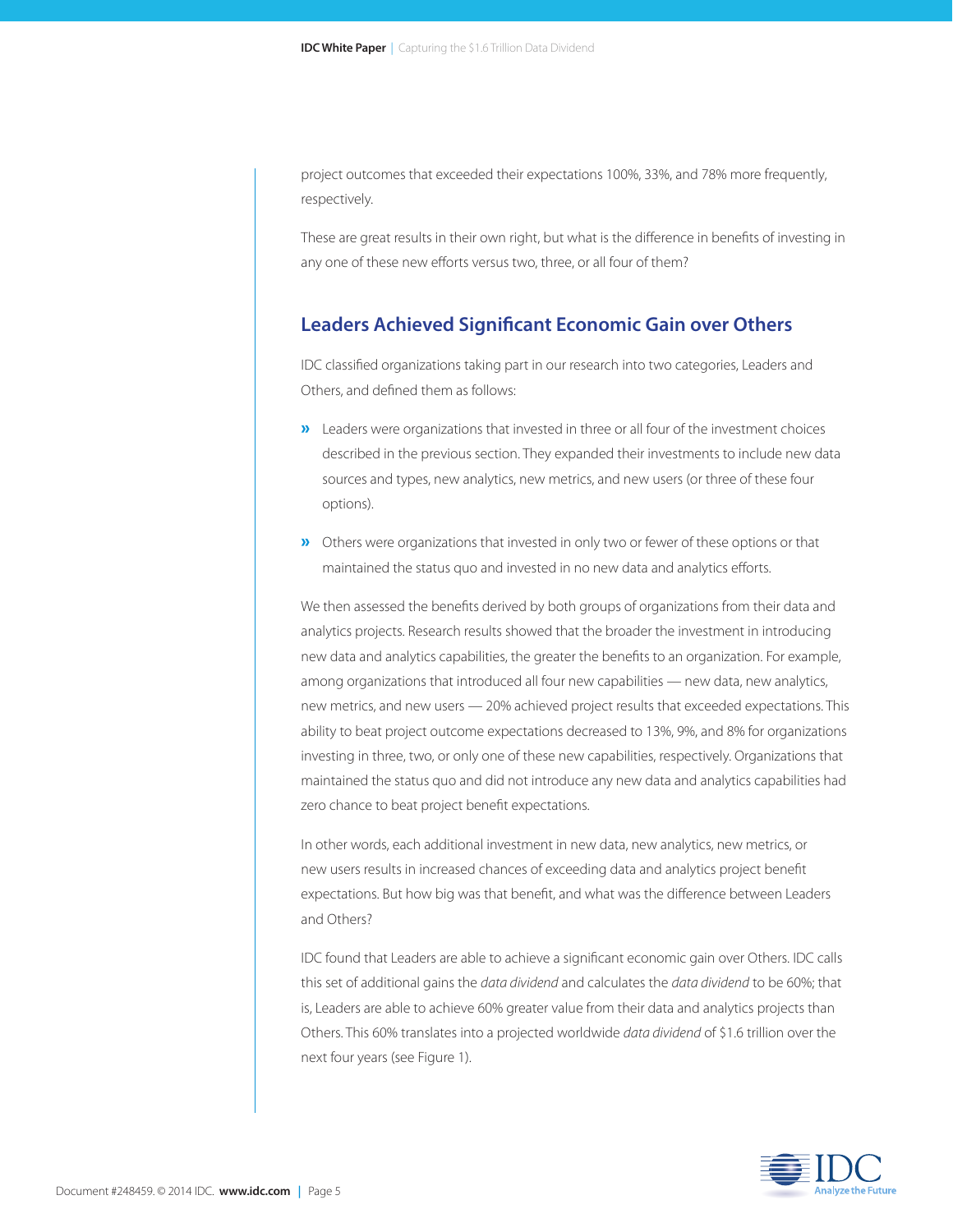

Leaders

*Source: IDC's Data Dividend Survey, March 2014*

The data dividend is not simply a theoretical benefit; rather, it is derived from a combination of revenue growth, cost cuts or containment, and productivity improvements. It is applicable to organizations of different sizes and also across all regions and industries (see Table 1).

**Others** 

#### **TABLE 1**

\$1,000

\$0

# Four-Year Data Dividend by Industry

| <b>Industry</b>           | <b>Data Dividend (Over 4 Years)</b> |
|---------------------------|-------------------------------------|
| <b>Financial services</b> | \$309 billion                       |
| Manufacturing             | \$371 billion                       |
| Retail                    | \$94 billion                        |
| Healthcare                | \$109 billion                       |
| Government                | \$206 billion                       |
| Communications            | \$235 billion                       |
| Other.                    | \$230 billion                       |
|                           |                                     |

*Source: IDC's Data Dividend Survey, March 2014*

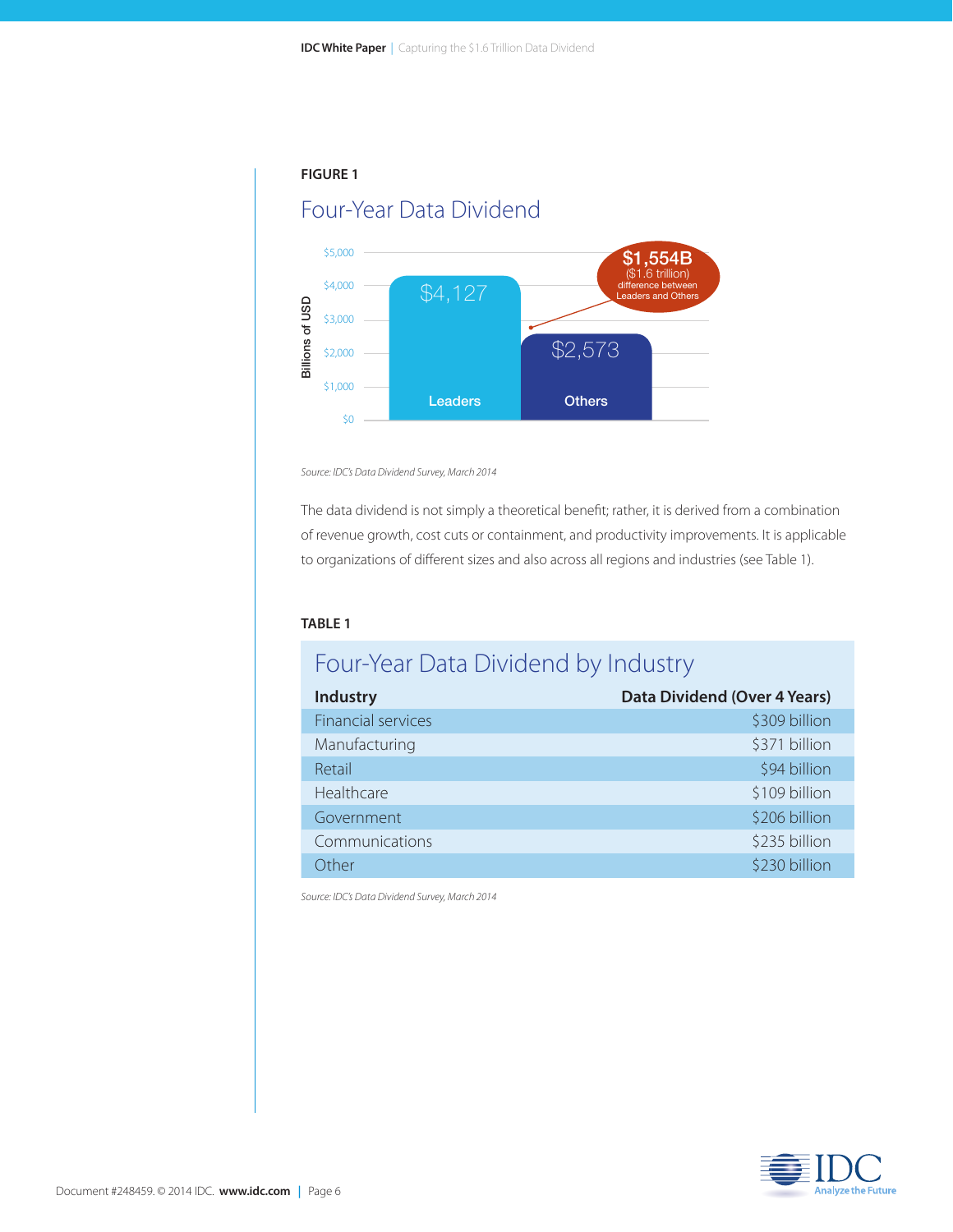# Investing to Capture the Data Dividend

The *data dividend* is composed of multiple areas of value creation. In our study, we considered four types of business processes and three classes of benefits (lowered costs, increased revenue, and improved employee productivity) as follows:

- » **Customer facing.** This category includes customer acquisition, retention, service, and support as well as pricing optimization, with benefits of:
	- Lowered costs to acquire, retain, or service customers
	- Increased revenue
	- Improved customer-facing employee productivity (output per employee)
- » **Operations.** This category includes process or operations optimization; plant, facilities, and equipment maintenance or utilization; demand or supply chain management/logistics; and operational, fraud, and malicious risk management. It also contains many of the processes for managing and maintaining devices and sensors that make up the "Internet of Things," with benefits of:
	- Lowered operational costs (e.g., faster inventory turns, less fraud, optimized logistics, fewer equipment outages)
	- Increased revenue
	- Improved non-customer-facing employee productivity (output per employee)
- **»** Innovation. This category includes product or service improvement or innovation and research and development (R&D) innovation, with benefits of:
	- Lowered costs to achieve innovation
	- Increased revenue
	- Improved R&D or other relevant employee productivity (output per employee)
- » **Support.** This category includes strategic planning, human capital management, IT optimization, enterprise performance management, and regulatory compliance, with benefits of:
	- Lowered operational costs (e.g., lower employee turnover, faster response to compliance requirements, optimized utilization of IT assets)
	- Increased revenue
	- Improved relevant employee productivity (output per employee)

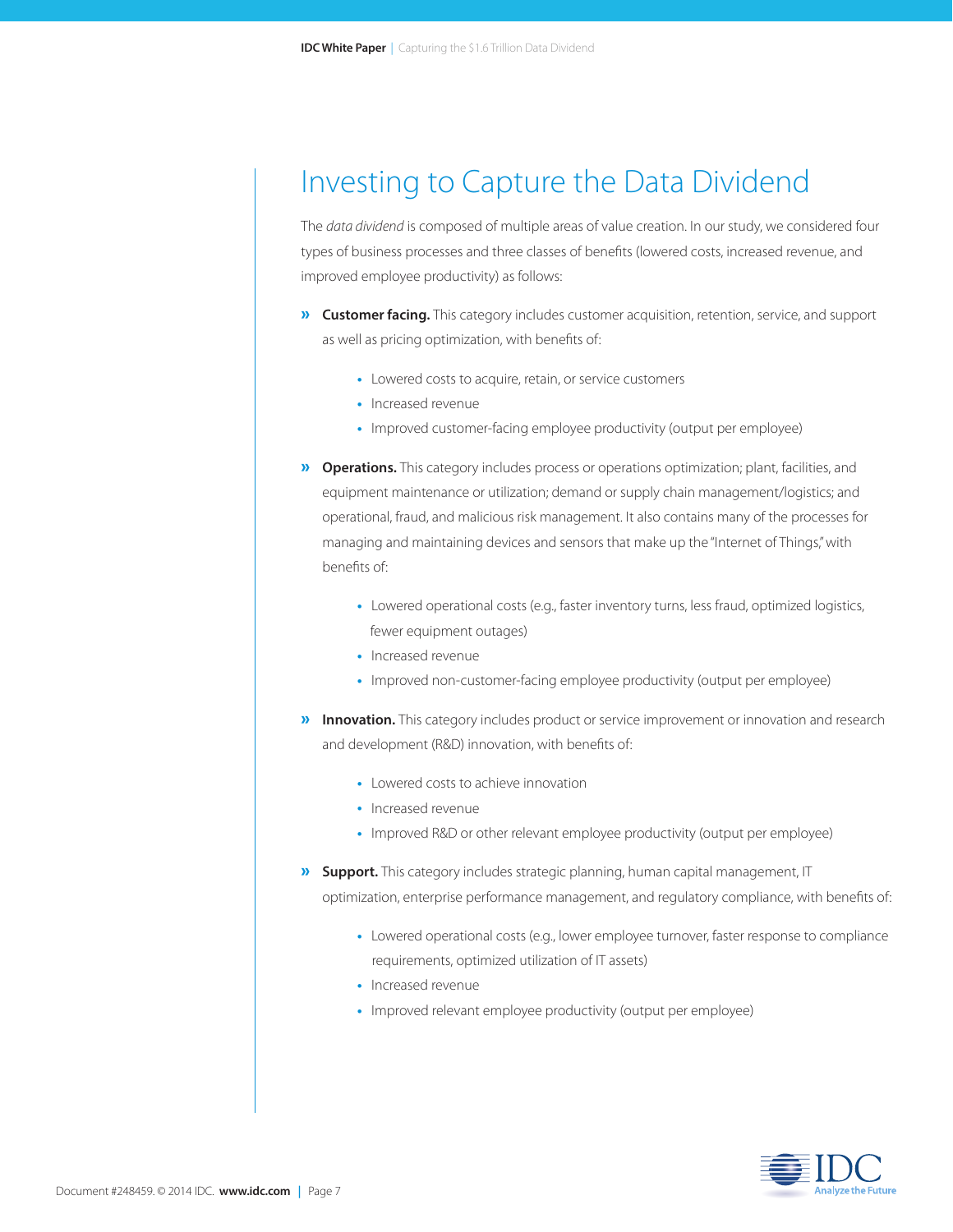(Big) data and analytics projects should be assessed under a broader enterprise strategy, but rarely if ever is there such a thing as a single enterprisewide data and analytics project or solution. Leaders always approach these projects incrementally under the guidance of a broader strategy. They achieve initial benefits, which they use not only to enhance projects but also to expand projects to new areas within the organization.

## **Lessons Learned**

As the preceding data and analytics investment categories assessed by IDC show, these projects are not about just one type of benefit or one business process, nor are they about one type of data. That's one of the key lessons learned from this IDC study.

 **1. Big data and analytics isn't all about unstructured social media data.** Breaking out the *data dividend* by process type, we found the greatest net benefits in support and operations processes, followed by innovation and customer-facing processes (see Figure 2). While efficiencies are still to be gained from customer-facing processes like social CRM, companies that undertake "Internet of Things"-related initiatives in operations or drive better regulatory compliance, for example, would appear to achieve the greatest return on their data. Each organization needs to prioritize its data and analytics projects but shouldn't be confined to any of these potential areas for investment.

### **FIGURE 2**



# Four-Year Data Dividend by Process

*Source: IDC's Data Dividend Survey, March 2014*

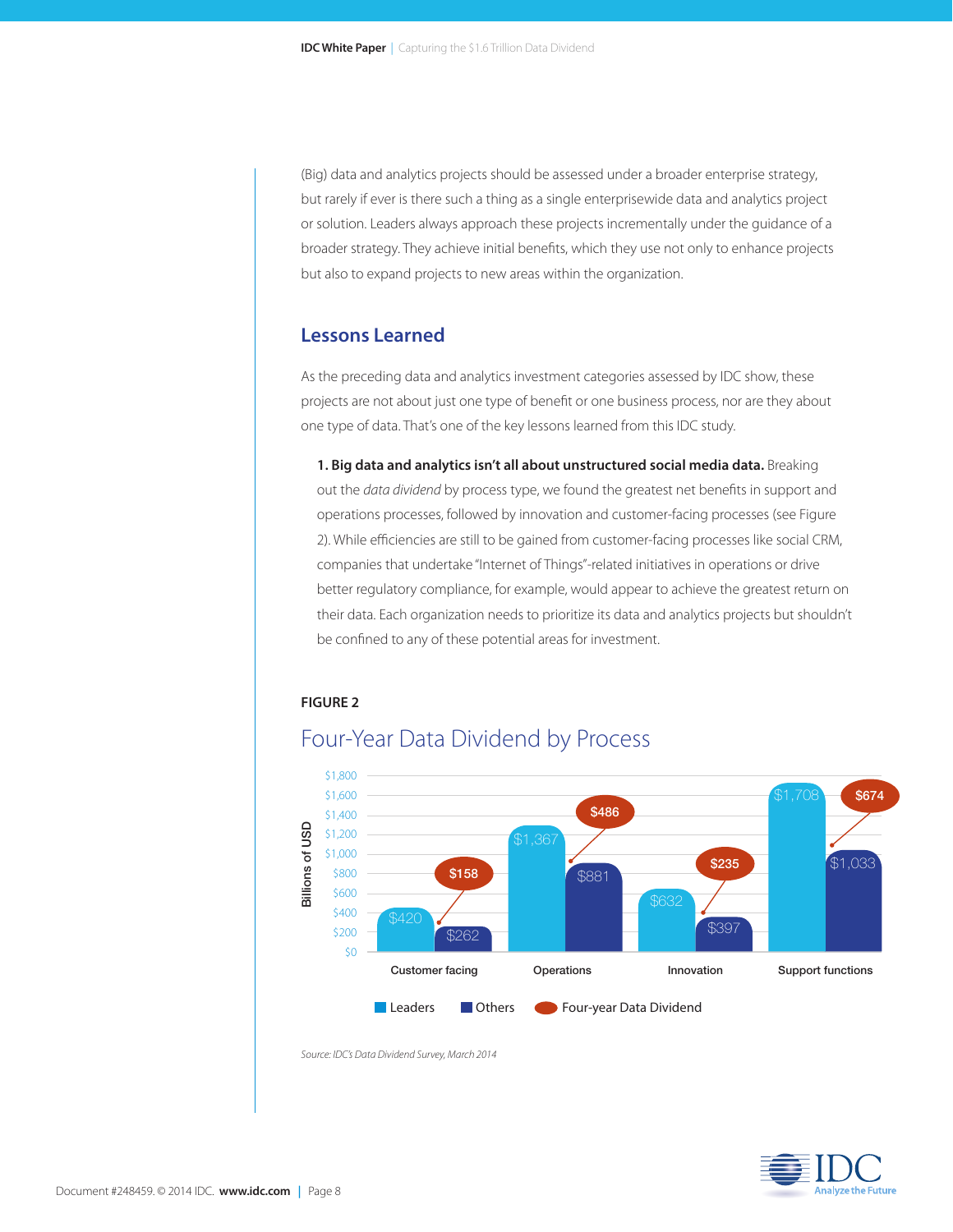**2. Data and analytics benefits can be derived from multiple sources.** While the greatest driver of the *data dividend* comes in the form of cost reductions (\$864 million), the *data dividend* also extends to improving productivity (\$315 million) and the ability to increase revenue (\$375 million) (see Figure 3). Thus, while many organizations seek to use data to become more efficient in their operations or infrastructure, others would be wise to consider new markets or new lines of business coming out of their data projects.

### **FIGURE 3**



# Four-Year Data Dividend by Benefit

*Source: IDC's Data Dividend Survey, March 2014*

#### **3. Optimal data and analytics project investment requires a focus on technology,**

**people, and processes.** It is important to recognize that the optimal investment in new data, new analytics, new metrics, and new users requires a combination of technology, people, and processes. For example, much of the success of various data and analytics projects hinges on the ability to deliver the right information to the right people at the right time. In our study, Leaders stated three times more frequently than Others that they completely agree that the data available in their organization to support decision making is available at the right time for all stakeholders. Of course, data timeliness depends on the needs of users and processes, but it is being enhanced significantly by the adoption of inmemory and streaming data management technology.

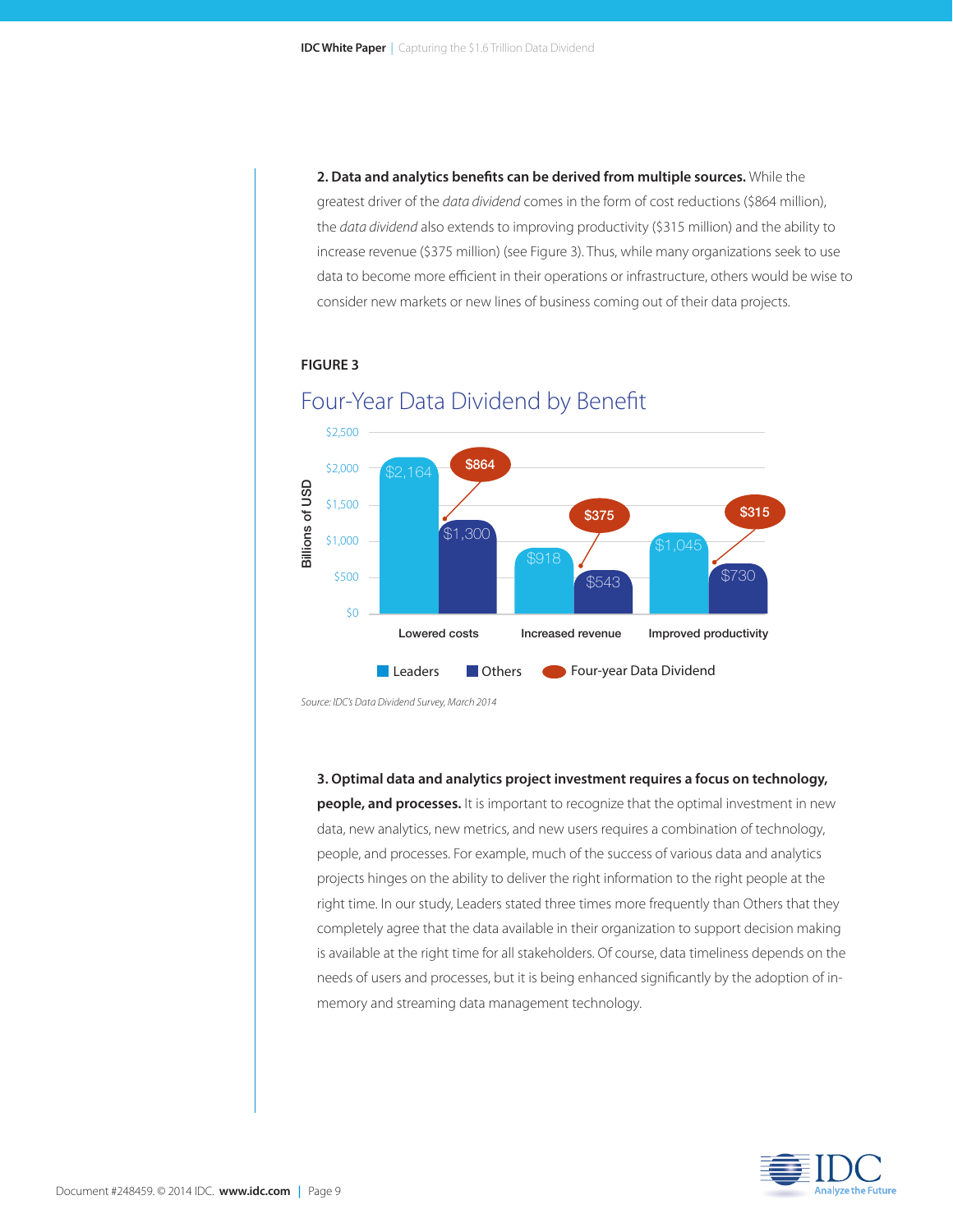Leaders also stated 1.4 to 2 times more frequently than Others that their data and analytics solutions support the requirements of the various users to the fullest extent possible. The range of the difference between Leaders and Others varies depending on the specific role of users addressed. Our research showed that customer-facing and operational employees are least well-supported by today's data and analytics solutions (or their outputs). Any organization looking to maximize its data dividend should consider the broad range of users and their requirements for the various business intelligence and analytic tools and applications.

# Conclusion

The pace of change in IT across the board  $-$  and in data and analytics in particular  $-$  is breathtaking, and it is not always easy for businesses to decide on the optimal approach to invest in new approaches and technologies. In this first-of-its-kind study, IDC found that while organizations will certainly obtain benefits by investing in any of the four primary areas of data and analytics — new data, new analytics, new metrics, and new users — the greatest benefits occur in organizations that invest in at least three areas or, ideally, all four areas. These cutting-edge organizations are better able to deliver more timely data to the enterprise and better meet user expectations. By investing in a comprehensive approach to data and analytics, any organization has the opportunity to realize 60% greater value from its data that is, a 60% greater *data dividend*.

# Appendix: Methodology

### **Overall Approach**

IDC conducted this study to develop a picture of the financial advantage certain users of data and analytics have over others. For this study, we defined two types of organizations: *Leaders*  and *Others.* Leaders are organizations that invested in more new capabilities — such as new data types and new sources, new analytics and new metrics, and sharing information with new users — while investing in technology that enables right-time access to the freshest available data. Others embraced none or significantly fewer of these capabilities. Our goal was to identify and quantify the *additional* financial value, or what we called the *data dividend*, that is achieved by Leaders versus Others.

The approach was to use economic data, IDC market size and forecast data, and survey responses to develop a model that looked at current and potential gains for Leaders versus **Others** 

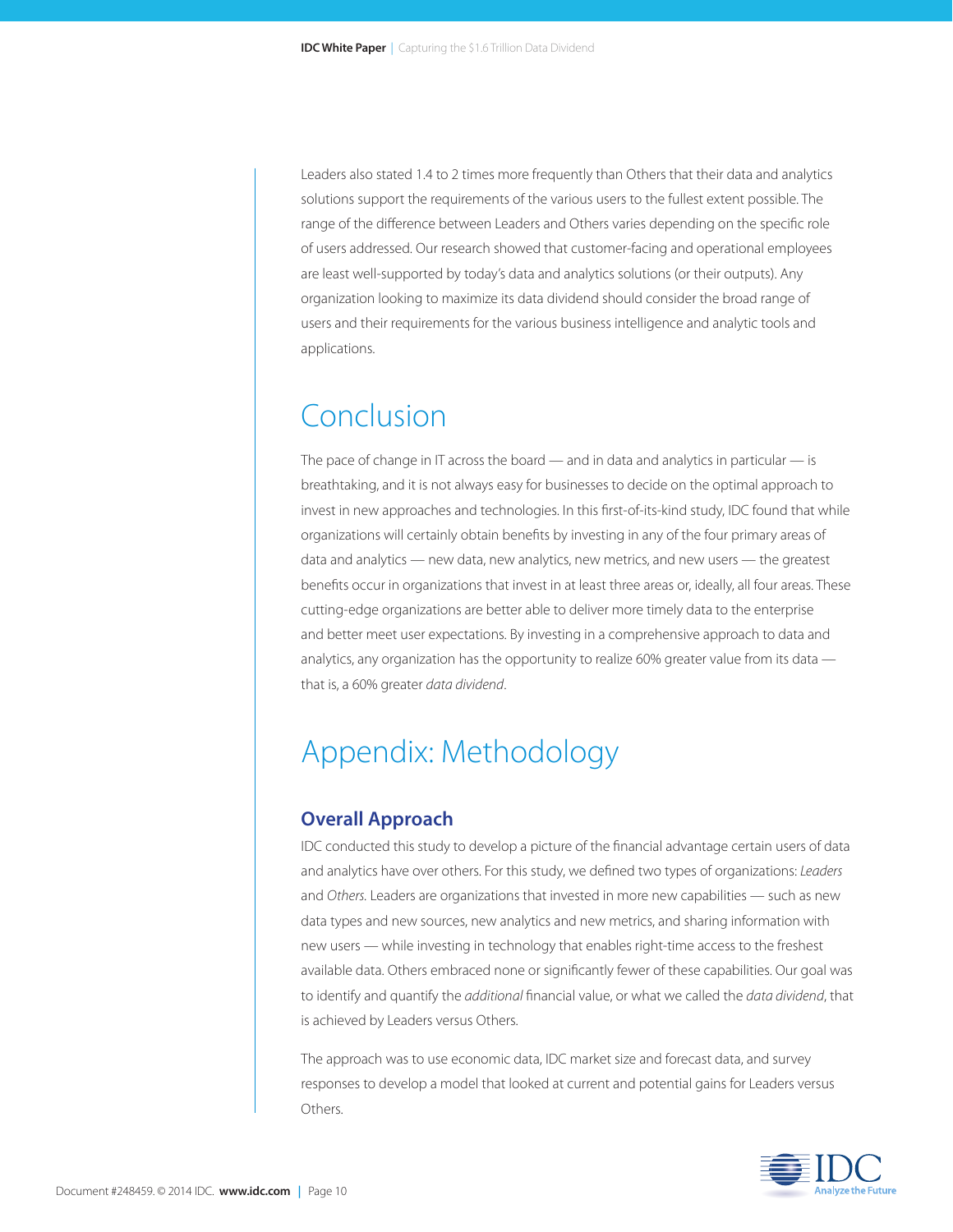# **Global Survey**

In March 2014, IDC conducted an online survey of 2,020 big data and analytics user companies across 20 countries, with a minimum of 100 usable responses per country. Table 2 highlights the countries surveyed.

### **TABLE 2**

# Countries in Survey

| Region                 | <b>Country</b>       | <b>Number of Respondents</b> |
|------------------------|----------------------|------------------------------|
| Asia/Pacific           | Australia            | 100                          |
|                        | China                | 101                          |
|                        | India                | 100                          |
|                        | Japan                | 100                          |
|                        | Singapore            | 100                          |
|                        | South Korea          | 100                          |
|                        | Thailand             | 103                          |
| Central/Eastern Europe | Poland               | 100                          |
|                        | Russia               | 100                          |
| Latin America          | <b>Brazil</b>        | 103                          |
|                        | Colombia             | 103                          |
|                        | Mexico               | 101                          |
| North America          | Canada               | 100                          |
|                        | <b>United States</b> | 103                          |
| Western Europe         | Denmark              | 101                          |
|                        | France               | 100                          |
|                        | Germany              | 100                          |
|                        | Netherlands          | 100                          |
|                        | Spain                | 101                          |
|                        | United Kingdom       | 104                          |

*Source: IDC's Data Dividend Survey, March 2014*

IDC set quotas for the financial services (banks, capital markets, securities, insurance), manufacturing, retail, healthcare (payers and providers), government, and communications and media industries. Two-thirds of respondents came from these sectors. Responses were limited to companies with more than 500 employees; the mean number of employees was 10,100, and the median was 3,000.

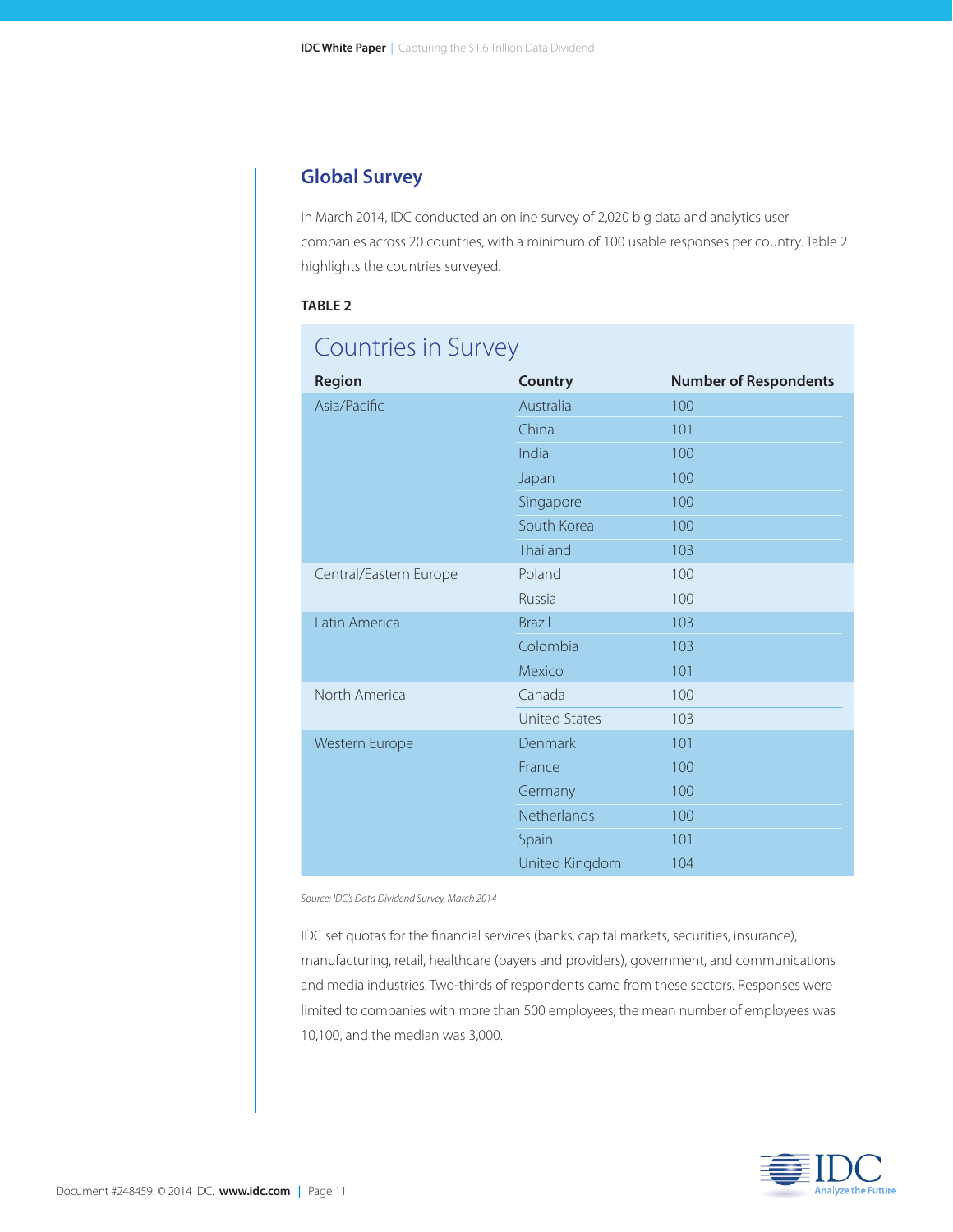Respondents had to be key decision makers, on a decision-making team, key influencers, or users of big data and analytics. Twenty-two percent were in general management, and the remainder were from a mix of marketing, sales, operations, finance, IT, product development, and R&D. Seventy-three percent of survey respondents were from line-of-business or executive functions, and 27% were from the IT function; 62% of respondents had the title of manager or above.

### *Classification of Organizations: Leaders Versus Others*

IDC classified organizations taking part in our research into two categories, Leaders and Others, and defined them as follows:

- **»** Leaders were organizations that invested in three or all four of the investment choices described in the following section. They expanded their investments to include new data sources and types, new analytics, new metrics, and new users (or three of these four options).
- **»** Others were organizations that invested in only two or fewer of these options or that maintained the status quo and invested in no new data and analytics efforts.

### **Data and Analytics Investment Options**

In this study, we defined four key variables in which organizations can make investments as part of their data and analytics projects:

- » Expansion in the number and/or type of **analytic techniques** used (e.g., started using more predictive analytics or techniques such as MapReduce or graph analysis to supplement SQL)
- » Expansion in the number of **data types and/or sources** being analyzed (e.g., supplemented transactional data with customer behavior and/or demographic data and data from machines or sensors, geolocation applications, mobile devices, social media, or document management systems)
- » Introduction of **new metrics or key performance indicators** (e.g., introduced new ways of measuring enterprise risk or employee performance, introduced a new performance management methodology, or introduced new ways of looking at operations)
- » Expansion in the **number of users** (internal or external) who have access to big data and analytics solutions and/or outputs generated from them

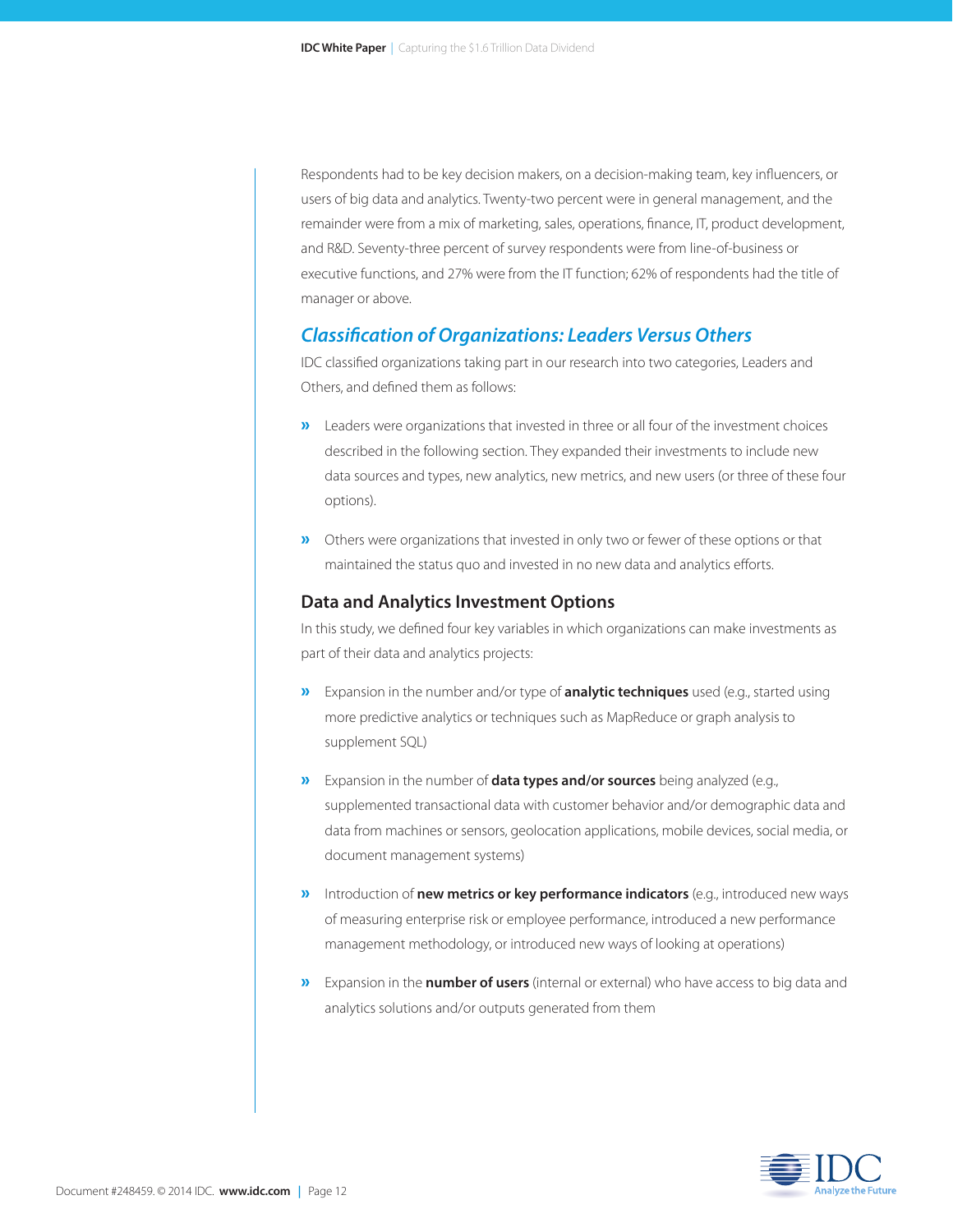## **Economic Model**

IDC developed an economic model to provide a view of each country's or industry's spending on data and analytics technology and benefits for Leaders and Others. Inputs to the model included:

- » GDP (from The Economist Intelligence Unit)
- » Gross output as a proxy for revenue (from the U.S. Bureau of Economic Analysis)
- » IDC external IT spending forecasts by country
- » IDC total software; business analytics software; and big data and analytics hardware, software, and services revenue forecasts
- » Previous IDC studies on return and payback for business analytics investment

Other inputs included operational and labor costs as a percentage of revenue, IT labor costs as a percentage of external IT spending, and IT spending as a percentage of revenue.

Using spending on big data and analytics as a baseline, we incorporated data from our global survey and past IDC research into the model to develop a view of benefits to Leaders and Others. No attempt was made to determine actual or expected percentages for each type of organization. The intent was only to measure the potential gap between the two types of organizations.

IDC considered 12 benefit categories, three for each of the four types of data and analytics projects. The data and analytics project types were:

- » **Customer facing** (including customer acquisition, retention, service, and support; pricing optimization)
- » **Operations** (including process or operations optimization; plant, facilities, and equipment maintenance or utilization; demand or supply chain management/logistics; and operational, fraud, and malicious risk management)
- **» Innovation** (including product or service improvement or innovation; R&D innovation)
- » **Support** (including human capital management, IT optimization, strategic planning, enterprise performance management, and regulatory compliance)

For each project type, IDC considered three classes of benefits:

**»** Lowered costs (to obtain new customers, streamline operations, etc.)